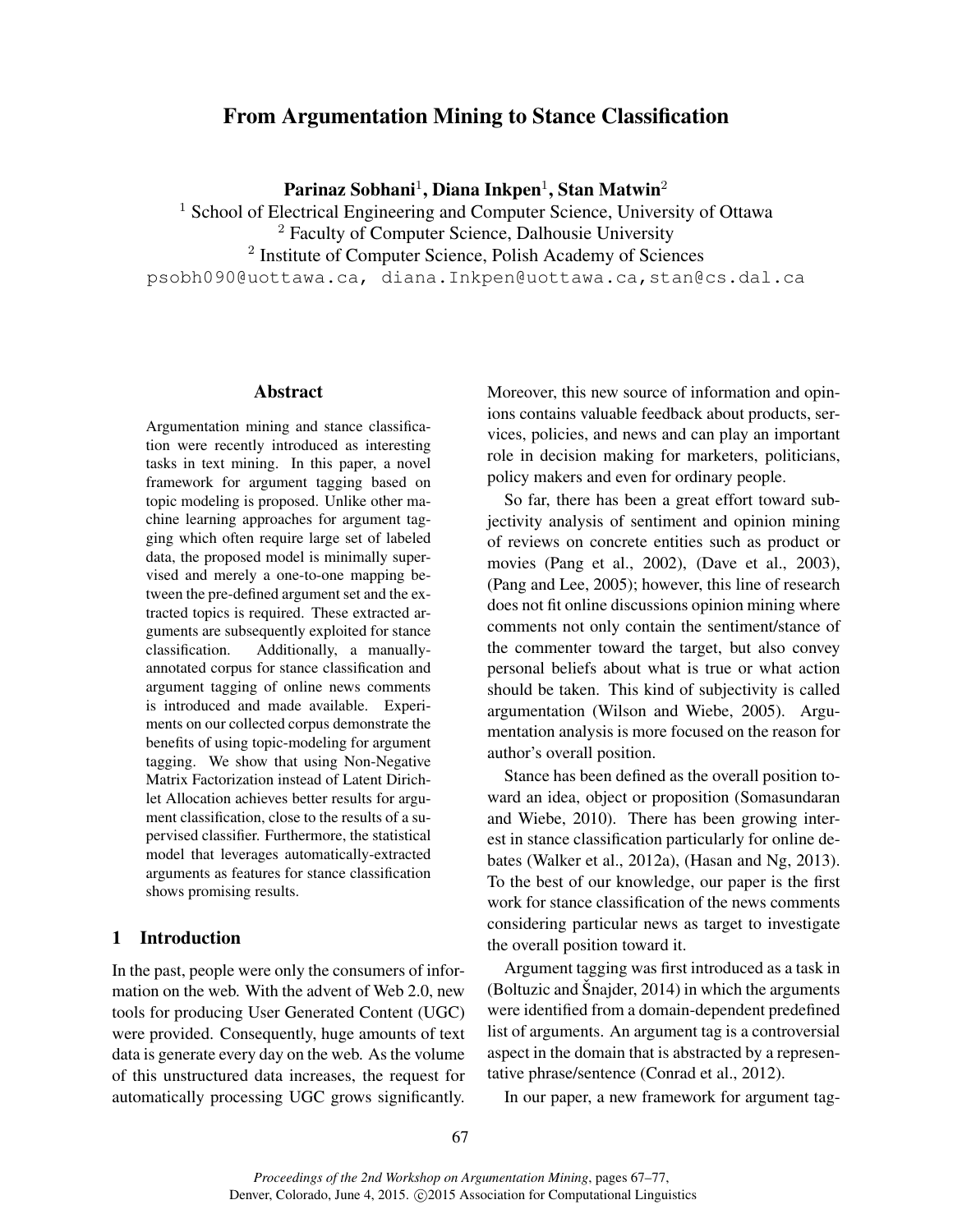ging at document-level based on topic modeling, mainly Non-Negative Matrix Factorization, is proposed. The main advantage of this framework is that it is minimally supervised and no labeled data is required.

The correlation between stance labels and argument tags has been addressed in different studies (Boltuzic and Šnajder, 2014) (Hasan and Ng, 2014). In our research, a statistical model for stance classification based on the extracted arguments is suggested, while in previous research stance labels were exploited for argument tagging.

Nowadays, several popular news websites like CNN and BBC allow their readers to express their opinion by commenting; these kinds of commentspheres can be considered as type of social media. Consequently, visualizing and summarizing the content of these data can play a significant role in public opinion mining and decision making. Considering the huge volume of the news comments that are generated every day, manual analysis of these data may be unfeasible. In our research, a corpus of news comments is collected and annotated and is made available to be deployed as a benchmark in this field  $<sup>1</sup>$ . Hence, it provides opportunities to fur-</sup> ther investigate automatic analysis of such types of UGC.

## 2 Related Work

In (Somasundaran et al., 2007), two types of opinions are considered: sentiment and arguments. While sentiment mainly includes emotions, evaluations, feelings and stances, arguments are focused on convictions and persuasion.

Stance Classification One of the first works related to stance classification is perspective identification (Lin et al., 2006), where this task was defined as subjective evaluation of points of view. Supervised learning has been used in almost all of the current approaches for stance classification, in which a large set of data has been collected and annotated in order to be used as training data for classifiers. In (Somasundaran and Wiebe, 2010), a lexicon for detecting argument trigger expressions was created and subsequently leveraged to identify arguments. These extracted arguments together with sentiment expressions and their targets were employed in a supervised learner as features for stance classification. In (Anand et al., 2011), several features were deployed in their rule-based classifier, such as unigrams, bigrams, punctuation marks, syntactic dependencies and the dialogic structure of the posts. The dialogic relations of agreement and disagreements between posts were exploited in (Walker et al., 2012b),(Ghosh et al., 2014), likewise; while in this paper our aim is to investigate stance without considering the conversational structure which is not always available.

Argument Tagging In (Albert et al., 2011), argument mining for reviews was introduced in order to extract the reasons for positive or negative opinions. Argumentation analysis can be applied at different text granularities. In (Conrad et al., 2012), a model for argument detection and tagging at sentence-level was suggested. In our research, argument tags were organized in a hierarchical structure inspired by a related field in political science "Arguing Dimension" (Baumgartner et al., 2008). In (Hasan and Ng, 2014), a reason classifier for online ideological debates is proposed. In this method documentlevel reason classification is leveraged by aggregating all sentence-level reasons of a post. Our proposed method tags arguments at document-level and unlike previous works is minimally supervised.

Topic Modeling Topic modeling in more informal documents is more challenging due to the less organized and unedited style of these documents. Topic-modeling has been used in sentimental analysis and opinion mining to simultaneous investigate the topics and the sentiments in a text (Titov and McDonald, 2008a), (Mei et al., 2007). One of the most popular approaches for topic modeling is Latent Dirichlet allocation (LDA) (Blei et al., 2003). This probabilistic model has been extended in (Titov and McDonald, 2008b) to jointly model sentiments and topics in an unsupervised approach. LDA topic modeling was also employed for automatic identification of argument structure in formal documents of 19th century philosophical texts (Lawrence et al., 2014). LDA was applied on the target corpus and the resulting topics were exploited to find similarities between the different propositions. Non-Negative Matrix Factorization (NMF) (Lee and Seung, 2001)

<sup>1</sup> https://github.com/parinaz1366/News-Comments-Breast-Cancer-Screening-v1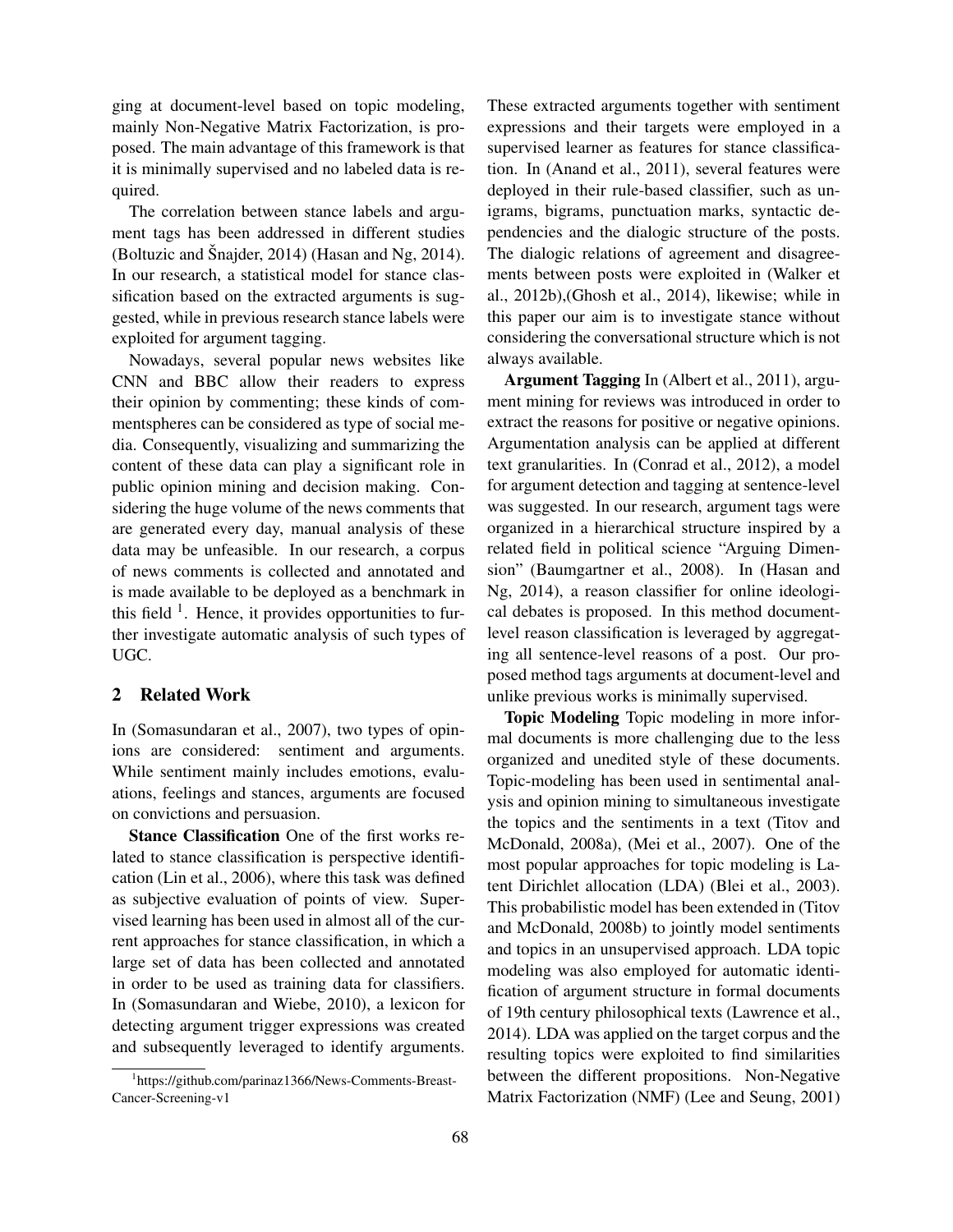has also been extensively used for text clustering and topic modeling (Xu et al., 2003) (Shahnaz et al., 2006).

Online News Comment Analysis Automatic analysis of online news comments has been investigated in (Potthast et al., 2012), (Tsagkias et al., 2010). In (Zhou et al., 2010), different feature sets for sentiment analysis of news comments were compared. In (Chardon et al., 2013), the effect of using discourse structure for predicting news reactions was explored. In (Zhang et al., 2012), a supervised method for predicting emotions toward news such as sadness, surprise, and anger was proposed. Our paper is the first work toward stance classification of news comments which is particularly different from sentiment and emotion classification as stance is not necessary expressed by affective words and determining the polarity of the text is not sufficient since the system should detect favorability toward a specified target that may be different from the opinion target.

## 3 Dataset

Important results of health-related studies, reported in the scientific medical journals, are often popularized and broadcasted by media. Such media stories are often followed by online discussions in the social media. For our research, we chose to focus on a controversial study published in the British Medical Journal (BMJ) in February 2014, about breast cancer screening (Miller et al., 2014). Subsequently, a set of news articles that broadcasted or discussed about this study was selected and their corresponding comments were collected. There are two Yahoo news articles<sup>2</sup>, three  $CNN<sup>3</sup>$  and three New York Times articles<sup>4</sup>.

Comments were harvested from news websites or their corresponding social media. CNN commentsphere is provided by DISQUS<sup>5</sup>. Only root comments were kept and the rest (reply to the other comments) was discarded since they mostly contain user interactions and their opinion targets are not the study in which we are interested in for this research. A total number of 1063 posts were collected from all the sources and cleaned by removing HTML tags and links.

## 3.1 Annotation

Our annotation scheme consisted of two tasks: stance classification and argument tagging for each comment. For stance classification, we are interested in the overall position of the commenter toward the target medical research that is the BMJ article about breast cancer screening (Miller et al., 2014). Two possible positions toward this healthrelated study were considered:

- For/Agree/Support: those comments that are supporting the target study by arguing its pros or showing positive sentiments toward the target research or expressing their agreement. In other words, those commenters that react positively to the target research study.
- Against/Disagree/Opposition: those comments that are opposing the target study by arguing its cons or showing negative sentiments toward the target research or expressing their disagreement. In other words, those commenters that react negatively to the target research study.

In addition to the overall stance (for or against), we are interested in the strength of the position of commenters toward the target research. Thus, the annotators had five options to choose from: "Strongly For", "For", "Other", "Against", and "Strongly Against". Here, "Other" may correspond to neutral, ambiguous, or irrelevant comments. In opinion mining and sentiment analysis, it is essential to recognize what the opinion is about, which is called "opinion target". Irrelevant opinions may

<sup>2</sup> 1.http://news.yahoo.com/mammograms-not-reducebreast-cancer-deaths-study-finds-001906555.html 2.https://news.yahoo.com/why-recent-mammography-studydeeply-flawed-op-ed-170524117.html

<sup>3</sup> 1. http://www.cnn.com/2014/02/12/health/mammogramscreening-benefits/index.html

<sup>2.</sup>http://www.cnn.com/2014/02/19/opinion/welchmammograms-canada/index.html

<sup>3.</sup>http://www.cnn.com/2014/03/18/opinion/sulik-spaniermammograms/index.html

<sup>4</sup> 1.http://www.nytimes.com/2014/02/12/health/studyadds-new-doubts-about-value-of-mammograms.html, 2.http://www.nytimes.com/2014/02/15/opinion/why-

i-never-got-a-mammogram.html,

<sup>3.</sup>http://well.blogs.nytimes.com/2014/02/17/a-fresh-case-

for-breast-self-exams/

<sup>5</sup> https://disqus.com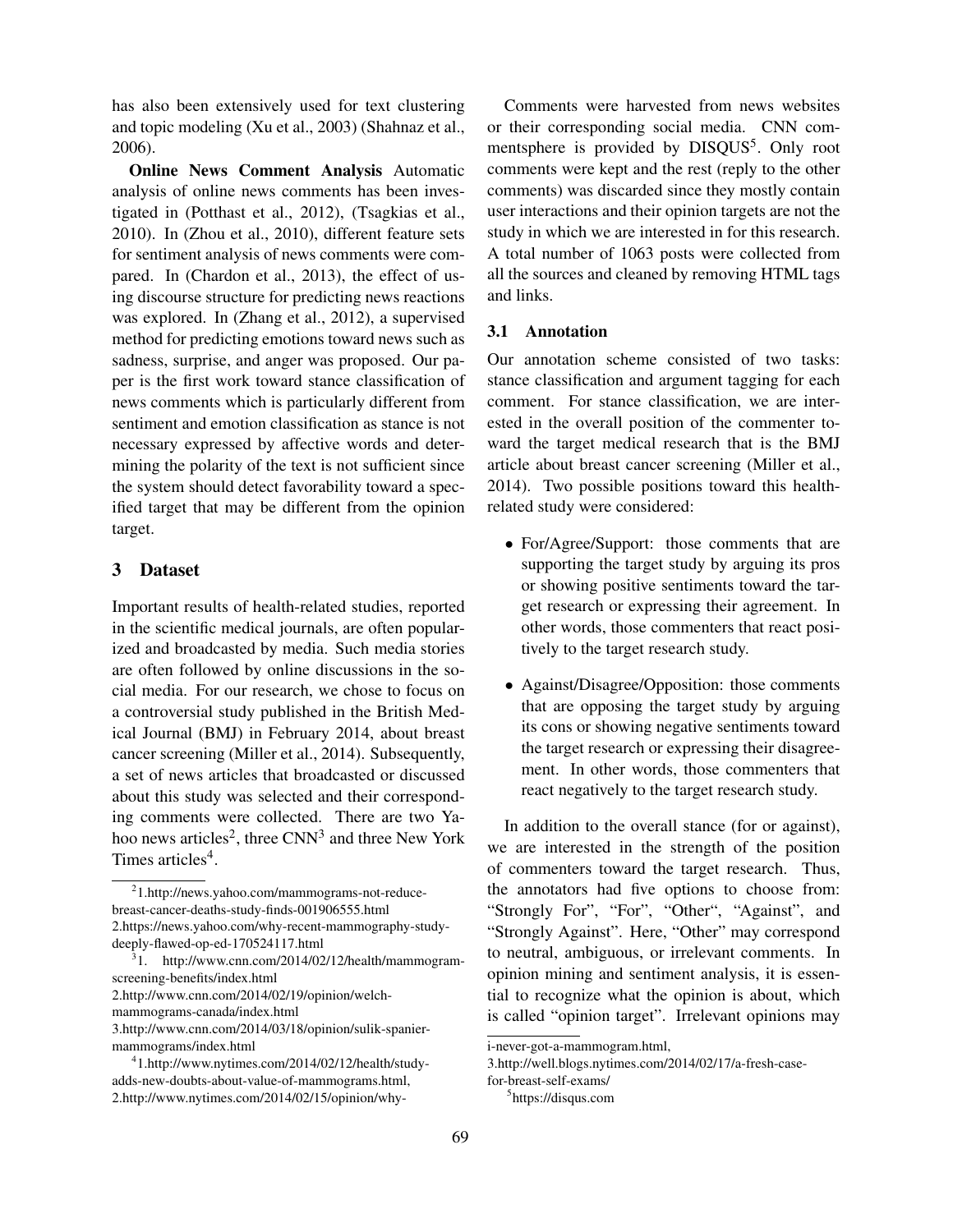not be directly related to our target study. In this case study, we are interested in comments for which their opinion target is mammography/ breast cancer screening/the BMJ article. For instance, if the comment is about the reporter and the way she reports the research, it does not give us any information about the overall stance of the commenter toward the study. For some comments, it is impossible to judge the overall stance of commenters due to the lack of evidence/information about his/her position. This may also be due to a mixture of "for" and "against" arguments without any clear overall position. The annotator has labeled such comments as "Other", as they may be ambiguous or neutral.

We are not only interested in the overall position of commenter, but also in the reasons behind it. Commenters usually back up their stances with arguments. Our second annotation task was argument tagging in which the annotator identified which arguments have been used in a comment, from a predefined list of arguments. These tags are organized in a hierarchical tree-structured order, as some of them may be related. This structure is represented in figure 1. The annotators were instructed to choose leaf arguments (the most specific one) rather than more general ones, when possible. Commenters may use more than one argument to support their position. For this corpus, the annotators were asked to select at most two arguments based on the emphasis of the author on them. In other words, if the comment had more than two arguments, the ones with more emphasis were selected (because more than two arguments appeared in very few comments in our corpus). The predefined list of arguments was manually extracted and the annotators had chosen appropriate tags from this list, for each post.

Inter-annotator Agreement Our annotation consisted of two separate tasks. For each task, a different numbers of annotators have been used and the annotation was evaluated independently. Stance annotation was carried out by three annotators. To measure inter-annotator agreement, the average of weighted Kappa between each pair of annotators was calculated. As the labels have ordinal value and Fleiss' Kappa and Cohen's Kappa are mainly designed for categorical data, we did not use them to assess stance classification annotation. The major difference between weighted Kappa and Cohen's

|                                      | Weighted<br>Kappa | Cohen's<br>Kappa |
|--------------------------------------|-------------------|------------------|
| Stance Classification<br>$(3-class)$ | 0.62              |                  |
| Stance Classification<br>$(5-class)$ | 0.54              |                  |
| <b>Argument Tagging</b>              |                   | () 56            |

Table 1: Inter-annotator agreement for argument tagging and stance classification

Kappa is that weighted Kappa considers the degree of disagreement.

One annotator labelled the arguments for each post. However, to evaluate the quality of annotation, a subset of our corpus (220 comments) were selected and independently annotated by the second annotator. The annotations were compared without considering the hierarchical structure of the tags from figure 1. To measure inter-annotator agreement Cohen's Kappa was deployed. It is also possible to consider hierarchical structure of arguments and to calculate a weighted Kappa based on their distance in the tree.

Table 1 shows the inter-annotation agreement results for both tasks. The agreements are in the range of reported agreement in similar tasks and for similar data (Boltuzic and Šnajder, 2014) (Walker et al., 2012c). The values show the difficulty of the task, even for humans. Eventually, those comments for which at least two annotators agreed about the overall position (stance label) were kept and the rest, labeled as "Other" were discarded, as they may be truly ambiguous.

### 3.2 Corpus Analysis

As described earlier, our corpus has 1063 comments in total. After discarding those comments with stance label of "Other", 781 comments remained. Table 2 provides an overview of the stance labels in the corpus. The distribution of different argument tags over different stance labels is illustrated in table 3. Additionally, this table shows the number of occurrences of each argument in the corpus. As each comment has been annotated by two argument tags, the total is two times the number of comments. The number of "Other/None" labels is high because it was used as the second argument label for com-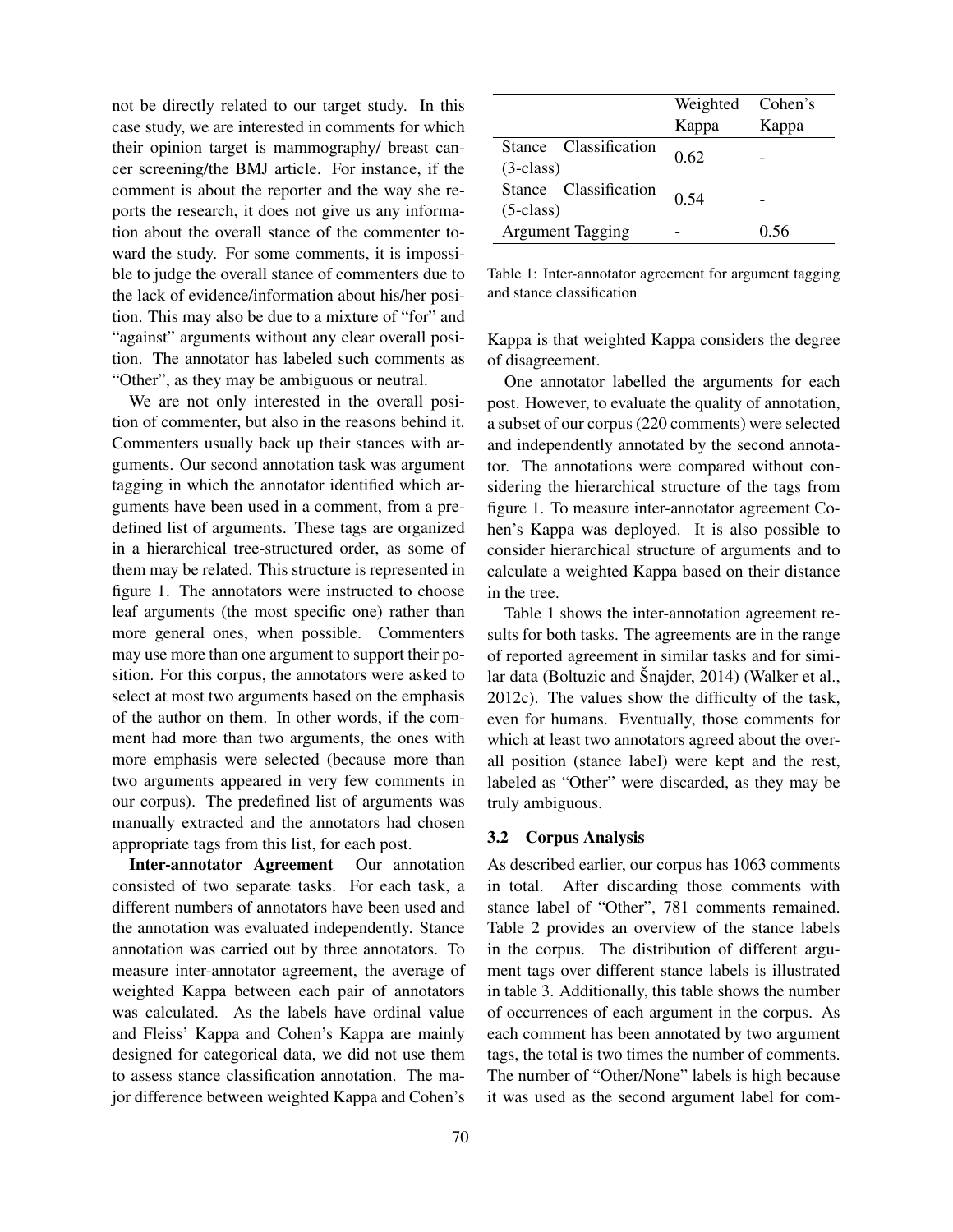

Figure 1: Hierarchical structure of arguments in our corpus

|      | Strongly   | For | Against Strongly<br>Against |     |
|------|------------|-----|-----------------------------|-----|
|      | <b>For</b> |     |                             |     |
| Post | 157        | 200 | 172                         | 252 |

Table 2: Distribution of stance labels in the corpus

ments for which only one argument could be identified by the annotators. Because there are not sufficient instances in the corpus for some of the tags, and the data would be too imbalanced, we decided to remove tags that have less than five percent representatives in the corpus and replace them with the "Other/None" label.

## 4 Proposed Framework

In this paper, a framework for argument tagging is introduced. The main advantage of this framework is that labeled data is not required. In this approach, NMF is first applied on unlabeled data to extract topics. Subsequently, data are clustered based on these topics. Each post may belong to that topic cluster if its probability of generating from that topic is more than a certain threshold. Later, these clusters are labeled to match a predefined list of argument tags by an annotator. In summary, NMF can cluster comments based on their arguments and these clusters can be labeled by considering top keywords of each cluster topic.

To label each cluster, the top keywords of that topic and the list of arguments were given to the annotators. An annotator who is relatively familiar with comments can easily match topics with arguments, for any domain. The suggested framework for annotation is considerably less tedious and time consuming compared to annotating all posts one by one and leveraging them for training a supervised statistical learner. For our corpus, annotating all comments took 30 hour from for an annotator, while matching topics with argument tags took less than one hour. This illustrates the efficiency of the proposed framework.

In this framework, these extracted argument tags for each comment are subsequently leveraged for stance classification using an SVM classifier. Exploiting argument tags for predicting stance is beneficial, as an argument is often used to back up a single stance, either for or against.

### 5 Experiments and Results

In this section, first, the experimental setting is reviewed and the evaluation process and metrics are described. Subsequently, the results of applying our proposed framework on our corpus are presented for both argument tagging and stance classification.

#### 5.1 Experimental Setup

After removing those arguments which did not have sufficient representatives, eight argument tags remained. We treated argument tagging as a multiclass multi-label classification problem. Each post can have one or more of those eight labels or none of them.

Each post was represented by using the Term Frequency-Inverse Document Frequency (TF-IDF) weighting scheme over its bag of words. Standard English stopwords were removed. Additionally, we removed corpus specific stopwords by discarding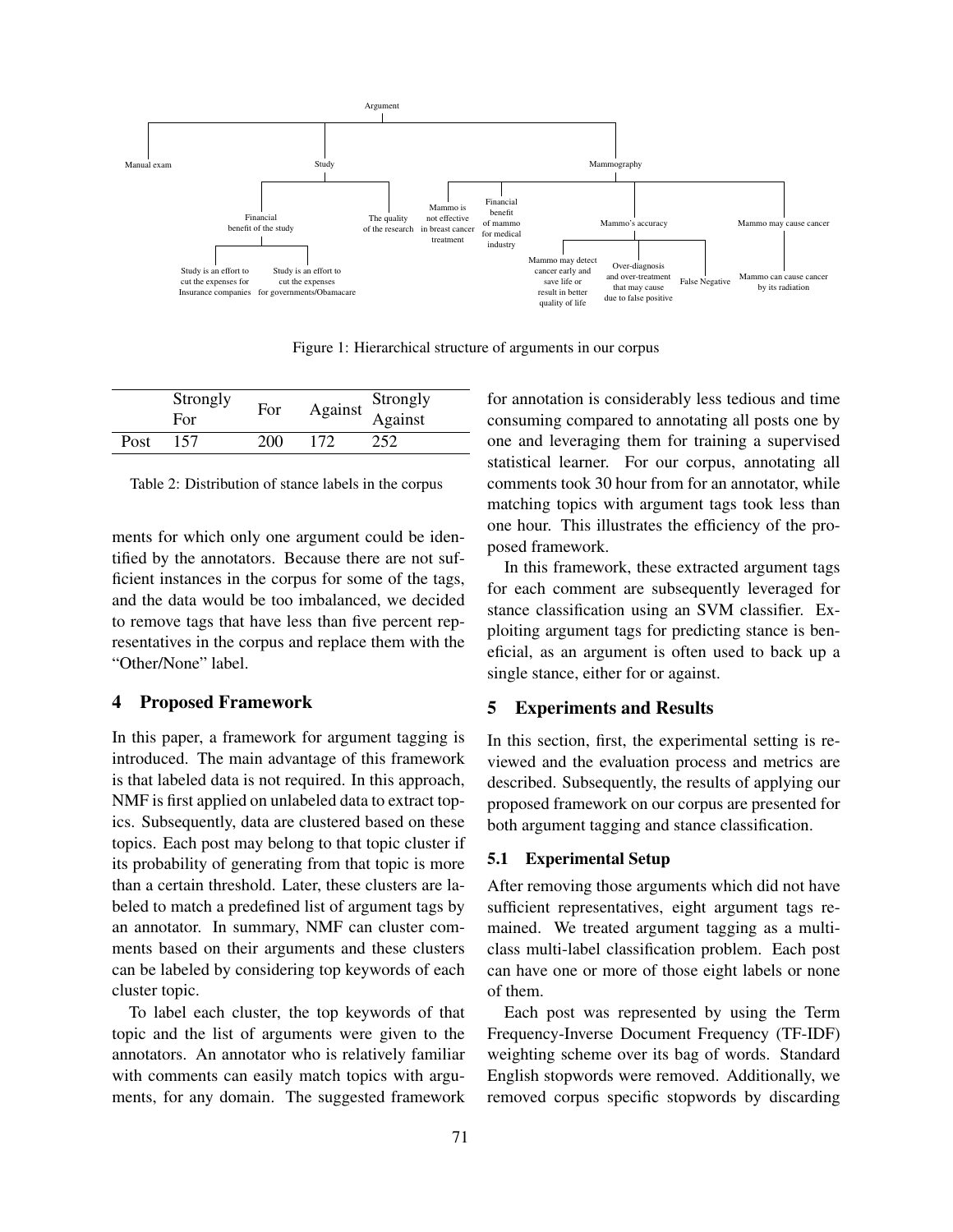| <b>Argument</b>                                                               | <b>Strongly For</b> | For            | Against        | <b>Strongly Against</b> | Total |
|-------------------------------------------------------------------------------|---------------------|----------------|----------------|-------------------------|-------|
| Argument about the study                                                      | 0                   | $\mathbf{1}$   |                |                         | 3     |
| The quality of the study                                                      | 5                   | 7              | 35             | 43                      | 90    |
| Financial benefit of the study                                                | $\overline{0}$      | $\overline{0}$ | $\overline{4}$ | 6                       | 10    |
| Study is an effort to cut the expenses for In-                                | $\overline{0}$      | $\overline{2}$ | 22             | 26                      | 50    |
| surance companies                                                             |                     |                |                |                         |       |
| Study is an effort to cut the expenses for gov-                               | $\theta$            | $\overline{2}$ | 26             | 41                      | 69    |
| ernments/Obamacare                                                            |                     |                |                |                         |       |
| Argument about the mammography                                                | $\overline{2}$      | 1              | $\overline{0}$ | $\Omega$                | 3     |
| Mammo is not effective in breast cancer treat-                                | 5                   | 9              | 1              | $\overline{2}$          | 17    |
| ment                                                                          |                     |                |                |                         |       |
| Mammo may cause cancer                                                        | $\mathbf Q$         | $\mathbf{1}$   | $\overline{0}$ | $\overline{0}$          | 10    |
| Mammo can cause cancer by its radiation                                       | 42                  | 23             | $\mathbf{1}$   | $\mathbf{1}$            | 67    |
| Mammo's accuracy                                                              | $\overline{2}$      | 7              | $\overline{0}$ | $\overline{2}$          | 11    |
| Over-diagnosis and over-treatment that may<br>cause because of false positive | 51                  | 36             | $\Omega$       | $\theta$                | 87    |
| <b>False Negative</b>                                                         | 13                  | 17             | 1              | $\theta$                | 31    |
| Mammo may detect cancer early and save life                                   |                     |                |                |                         |       |
| or result in better quality of life                                           | $\overline{0}$      | 8              | 63             | 175                     | 246   |
| Financial benefit of mammo                                                    |                     |                |                |                         |       |
| for medical industry                                                          | 47                  | 53             | 1              | $\overline{0}$          | 101   |
| Argument about manual exam                                                    | 20                  | 29             | 10             | 9                       | 68    |
| Other/None                                                                    | 118                 | 204            | 179            | 168                     | 699   |
| <b>Total</b>                                                                  | 314                 | 400            | 344            | 504                     | 1562  |

Table 3: Distribution of argument tags for different stance labels in our corpus

terms that have been appeared in more than twenty percent of the documents.

For evaluation, separate test and training data were deployed. Data was randomly divided into test and training sets. Seventy percent of the data was used for training and the rest was used for testing. As mentioned earlier, for our proposed framework, the labels of training are not leveraged and topic models are applied on unlabeled training data. Like similar researches in text classification, precision, recall and f1-score are used as evaluation metrics.

#### 5.2 Argumentation Mining Results

In this section, the results of applying our proposed framework are described and compared to a supervised classifier that uses the same features (TF-IDF). As a supervised classifier, a linear multi-label Support Vector Machine (SVM) is employed using the one-versus-all training scheme. Additionally, in our framework instead of NMF, LDA was used for topic modeling and the results are compared between the two approaches.

The number of topics for our topic models is set to the number of argument tags. As mentioned earlier, after removing those tags with insufficient data, eight arguments remained. These topics, represented by their top keywords, were given to two annotators and we asked them to match them with the list of arguments. Another advantage of the NMF topics is that in this case, both annotators were agreed on all labels. The topics extracted by LDA were difficult for annotators to label, as they were vague. The annotators agreed on fifty percent of labels (4 out of 8 labels). To be able to make a decision in the cases of disagreement, we asked a third annotator to choose one of the suggested labels by two other annotators. Table 4 shows the eight argument tags and their matched NMF and LDA topics, as represented by their top keywords.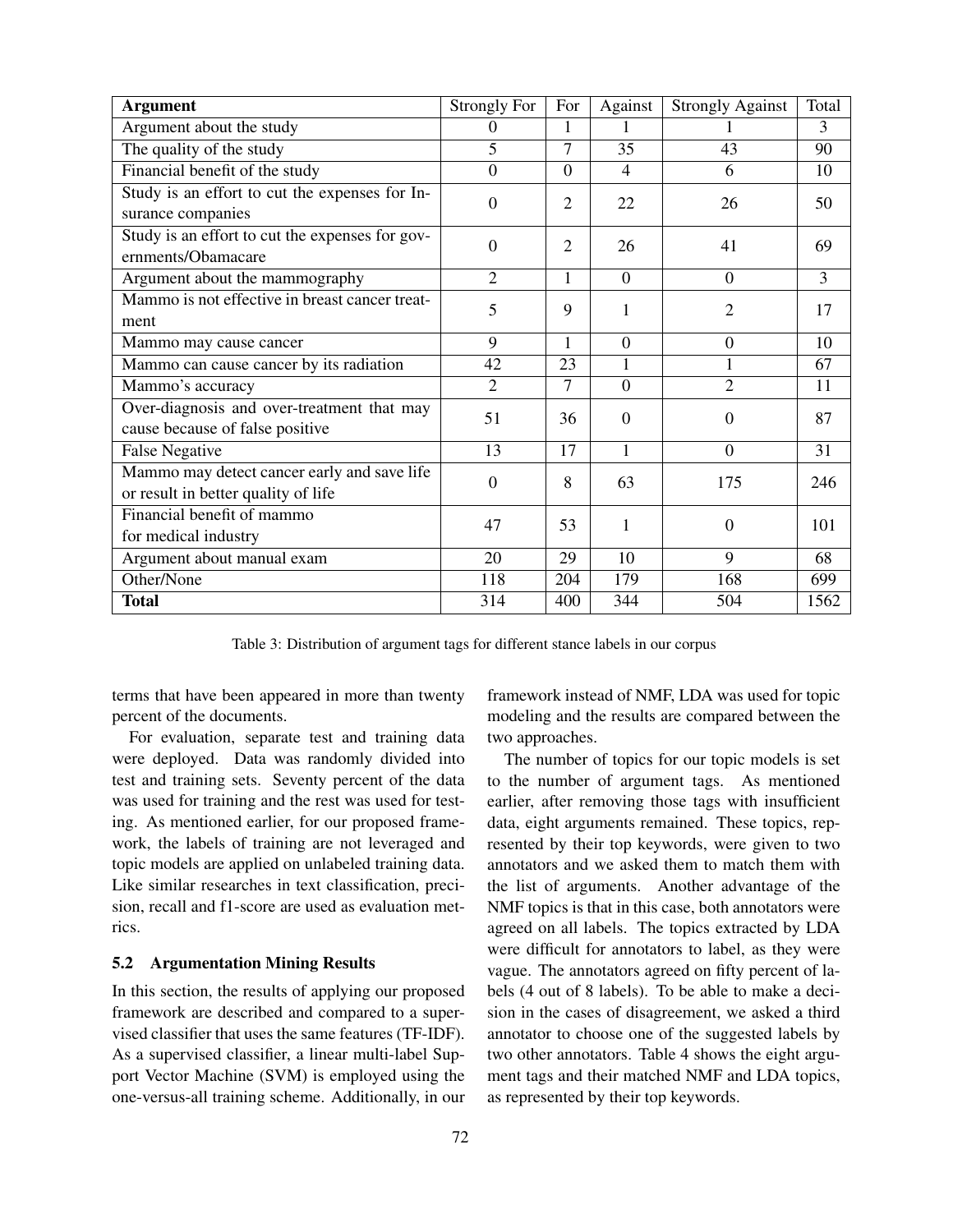| <b>Argument</b>       | <b>NMF</b> Topic                            | <b>LDA</b> Topic                          |
|-----------------------|---------------------------------------------|-------------------------------------------|
|                       | study, death, mammography, group,           | insurance, want, company, age, test,      |
| 1) The quality of     | rate,<br>survival,<br>canadian,<br>quality, | early, treatment, screen, write, doc-     |
| the study             | woman, data, result, question, poor,        | tor, thing, benefit, need, unnecessary,   |
|                       | medical, used, better, trial                | group, family, earlier, stage             |
| 2) Study is an effort | insurance, company, pay, cover, sure,       | saved, insurance, health, care, screen-   |
| to cut the expenses   | way, funded, maybe, wait, ploy, won-        | ing, save, company, money, health-        |
| for insurance com-    | der, procedure, benefit, provide, expen-    | care, doctor, mammography, exam,          |
| panies                | sive, worth, make, money                    | self, like, responsible, expensive        |
| 3) Study is an ef-    | obamacare, drop, test, past, paid, cut,     | think, test, early, better, obamacare,    |
| fort to cut the ex-   | obama, change, socialized, waste, or-       | money, self, treatment, screening, in-    |
| penses for govern-    | dered, future, routine, bad supposed,       | surance, exam, article, medical, detect,  |
| ments/Obamacare       | trying, notice, lady, cost                  | make, told, decision, yearly              |
| 4)<br>Mammo<br>can    | radiation, lumpectomy, expose, need,        | know, radiation, mammography, cut,        |
| cause cancer by its   | colonoscopy, surgery, chemo, cause,         | data, radiologist, tumor, need, surgery,  |
| radiation             | radiologist, machine, treatment, expo-      | medical, early, maybe, really, time, get- |
|                       | sure, safe, thermography                    | ting, exam, waited, way                   |
| 5) Over-diagnosis     | medical, false, psa, risk,<br>needle,       | treatment, think, radiation, stage, like, |
| and over-treatment    | biopsy, screening, prostate, positive,      | make, yearly, time, article, came, test,  |
| that may cause due    | research, surgery, factor, best, painful,   | doctor, biopsy, self, mother, screening,  |
| to false positive     | over, diagnosis, needed, died               | psa, survivor, lump                       |
| 6) Mammo may de-      | saved, stage, diagnosed, routine, early,    | stage, radiation, saved, doctor, early,   |
| tect cancer early     | today, discovered, mother, believe,         | later, screening, result, want, stop,     |
| and save life or re-  | alive, friend, annual, detect, late, ag-    | treatment, like, invasive, happy, rou-    |
| sult in better qual-  | gressive, regular                           | tine, mammography, patient, diagnos-      |
| ity of life           |                                             | tic                                       |
| 7) Financial bene-    | money, care, healthcare, medicine,          | medicine, doctor, treatment, radiation,   |
| fit of mammo for      | people, cost, screening, preventive,        | death, early, catching, money, save,      |
| medical industry      | responsible, administration, way, let,      | needle, detection, test, making, saved,   |
|                       | control, doctor expensive, industry         | u, canada, mammography, form              |
|                       | exam, self, lump, tumor, physical,          | know, people, hope, health, let, need,    |
| 8) Argument about     | manual, regular, examination, time,         | want, tumor, pay, radiation, like, death, |
| manual exam           | malignant, trained, nurse, rely, sur-       | dci, test, alive, exam, age, look, saved, |
|                       | vivor, fast, yes, detecting change          | doctor, evidence, say, human              |

Table 4: Extracted topic by NMF and LDA models represented by their top keywords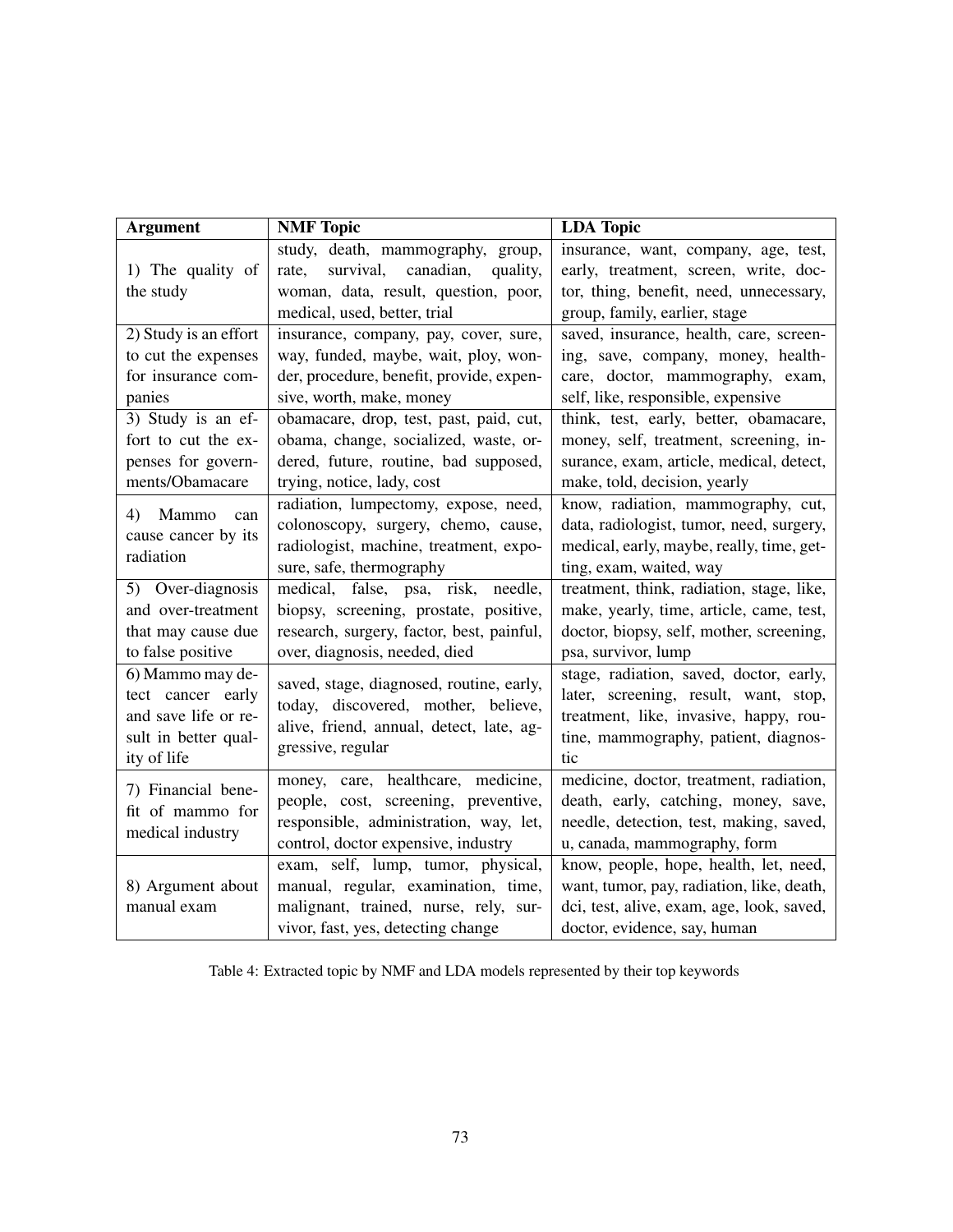|                    | Precision Recall |      | F <sub>1</sub> -score |
|--------------------|------------------|------|-----------------------|
| Linear-SVM         | 0.76             | 0.33 | 0.43                  |
| Cluster-LDA        | 0.26             | 0.32 | 0.28                  |
| $Cluster-NMF$ 0.58 |                  | 0.53 | 0.49                  |

Table 5: Results of argument tagging on our corpus

|                 | Precision | - Recall | F <sub>1</sub> -score |
|-----------------|-----------|----------|-----------------------|
| <b>Baseline</b> | 0.16      | 040      | 0.23                  |
| TF-IDF          | 0.43      | 0.45     | 0.37                  |
| TF-IDF+Args     | 0.48      | 0.48     | 0.47                  |

Table 6: Results of stance classification in the case of 4 classes (the strength and the overall stance)

Table 5 presents the precision, recall and f1-score of the argument tagging task on our corpus. Our model based on NMF outperforms the other two approaches significantly in term of f1-score and recall, while it is considerably more efficient in terms of the required annotation.

## 5.3 Stance Classification Results

For stance classification, the predicted argument tags from the previous section were leveraged for stance classification. Our proposed stance classifier deploys the same set of TF-IDF features; in addition, it uses the predicted argument tags as features and as a classification method, linear SVM is employed. These methods are compared with two other classifiers: a linear SVM with TF-IDF as features, and a simple majority class classifier as a baseline. The results are shown in two settings.

Table 6 presents the results of predicting both the stance and its strength (4-class), while table 7 shows the result of stance classification (for or against). Comments with the label of "Other" have been already removed from data. In both settings, the performance is improved when adding the predicted arguments as features.

### 6 User Generated Content Visualization

In this section, one of the applications of automatic analysis of news comments is illustrated. Following the extraction of arguments from news comments, they can be visualized. In figure 2, the distribution of main arguments in the corpus based on the hu-

|                 | Precision | Recall | F <sub>1</sub> -score |
|-----------------|-----------|--------|-----------------------|
| <b>Baseline</b> | 0.32      | 0.56   | 0.41                  |
| TF-IDF          | 0.79      | 0.76   | 0.74                  |
| TF-IDF+Args     | 0.77      | 0.77   | 0.77                  |

Table 7: Results of stance classification in the case of 2 classes



Figure 2: The summary of arguments based on annotated data

man annotation are represented, while in figure 3 the distribution based on the automatically-predicted arguments is demonstrated. The figures visualize the relative importance of the arguments. Such visualizations could be really useful to decision makers, even if the arguments were automatically predicted, therefore not all the predictions are correct, because their relative importance was correctly detected. Most importantly, the predictions can be obtained for any domain by using our method, without



Figure 3: The summary of arguments based on predicted data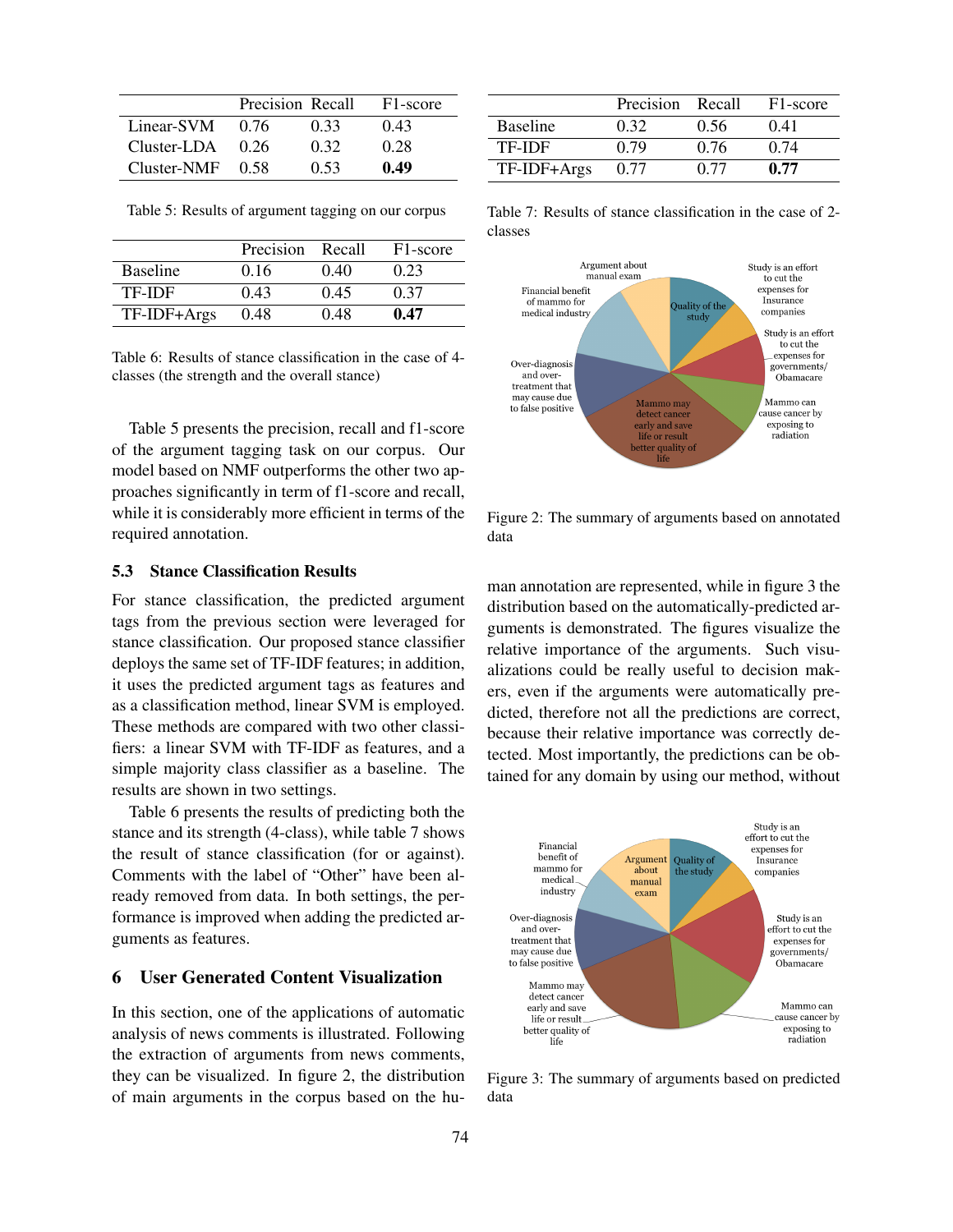the need to label large amounts of data.

## 7 Discussion

In this section, we further investigate and analyze the results presented earlier. In the previous section, it was shown that using NMF for clustering comments based on their arguments is significantly better than employing LDA. This can be observed in the extracted top keywords of the topics. NMF topics can be matched to the arguments considerably more easily. This is also supported by the evaluation results, as clustering based on NMF has significantly better precision, recall, and f1-score than clustering using LDA. We speculate that the reason for this is the shortness of the comments, since LDA normally works better for longer texts. The other reason may be the fact that all of these data are about the same general topic, breast cancer screening, and LDA cannot distinguish between subtopics (different arguments).

Table 6 demonstrates that stance prediction is significantly improved by leveraging the predicted argument tags. The reason for this can be simply explained by referring to table 3. This table shows that most of the arguments have been leveraged mainly to back up a single stance. Hence, by predicting the correct argument, the stance can be guessed with high probability. The correlation between stance labels and argument tags has been also observed in (Boltuzic and Šnajder,  $2014$ ), but they have exploited manually-annotated stance labels for argument classification.

To explore in more details the results of our proposed framework, precision, recall and f1-score for each class (argument tag) is illustrated in table 8. Better precision is achieved for argument classes that are more explicitly expressed and similar sentences are used to convey them. The argument "Mammo may detect cancer early and save life or result in better quality of life" (class 6) has the best precision, as it is mostly expressed by sentences like "Mammography saved my/my mother/ my friend life". On the contrary, our method has better recall for those arguments referred more implicitly in the corpus. For instance, the argument class "Study is an effort to cut the expenses for governments/Obamacare" (class 4) has low precision and high recall, due to several posts such as " Step in the direction of limited health care. You know, hope and change." that implicitly express this argument. Another reason for low precision of some classes, such as "Argument about manual exam" (class 8), is that the corpus is imbalanced and they have less representative data compared to others.

| Class                   | Cluster-NMF |        |          |  |
|-------------------------|-------------|--------|----------|--|
|                         | Precision   | Recall | F1-score |  |
| 1                       | 0.34        | 0.61   | 0.44     |  |
| 2                       | 0.56        | 0.83   | 0.67     |  |
| 3                       | 0.57        | 0.24   | 0.33     |  |
| 4                       | 0.33        | 0.68   | 0.44     |  |
| $\overline{\mathbf{S}}$ | 0.40        | 0.50   | 0.44     |  |
| 6                       | 0.91        | 0.38   | 0.54     |  |
| 7                       | 0.44        | 0.65   | 0.52     |  |
| Ջ                       | 0.39        | 0.71   | 0.51     |  |

Table 8: The summary of the performance of proposed framework for each argument (the class numbers match argument tag numbers in table 4)

### 8 Conclusion and Future Work

Stance classification and argumentation mining were recently introduced as important tasks in opinion mining. There has been a growing interest in these fields, as they can be advantageous particularly for decision making. In this paper, a novel framework for argument tagging was proposed. In our approach, news comments were clustered based on their topics extracted by NMF. These clusters were subsequently labeled by considering the top keywords of each cluster.

The main advantage of the proposed framework is its significant efficiency in annotation. Most of the previous works required a large set of annotated data for training supervised classifiers, and the annotation process is tedious and time-consuming, while in our approach there is no need for labeled training data for the argument detection task. The annotation needed for the argument detection task is minimal: we only need to map the automatically-detected topics to the arguments. This mapping can be easily done for new subjects. Considering the huge amount of news comments that are generated every day for various subjects, this advantage is significant.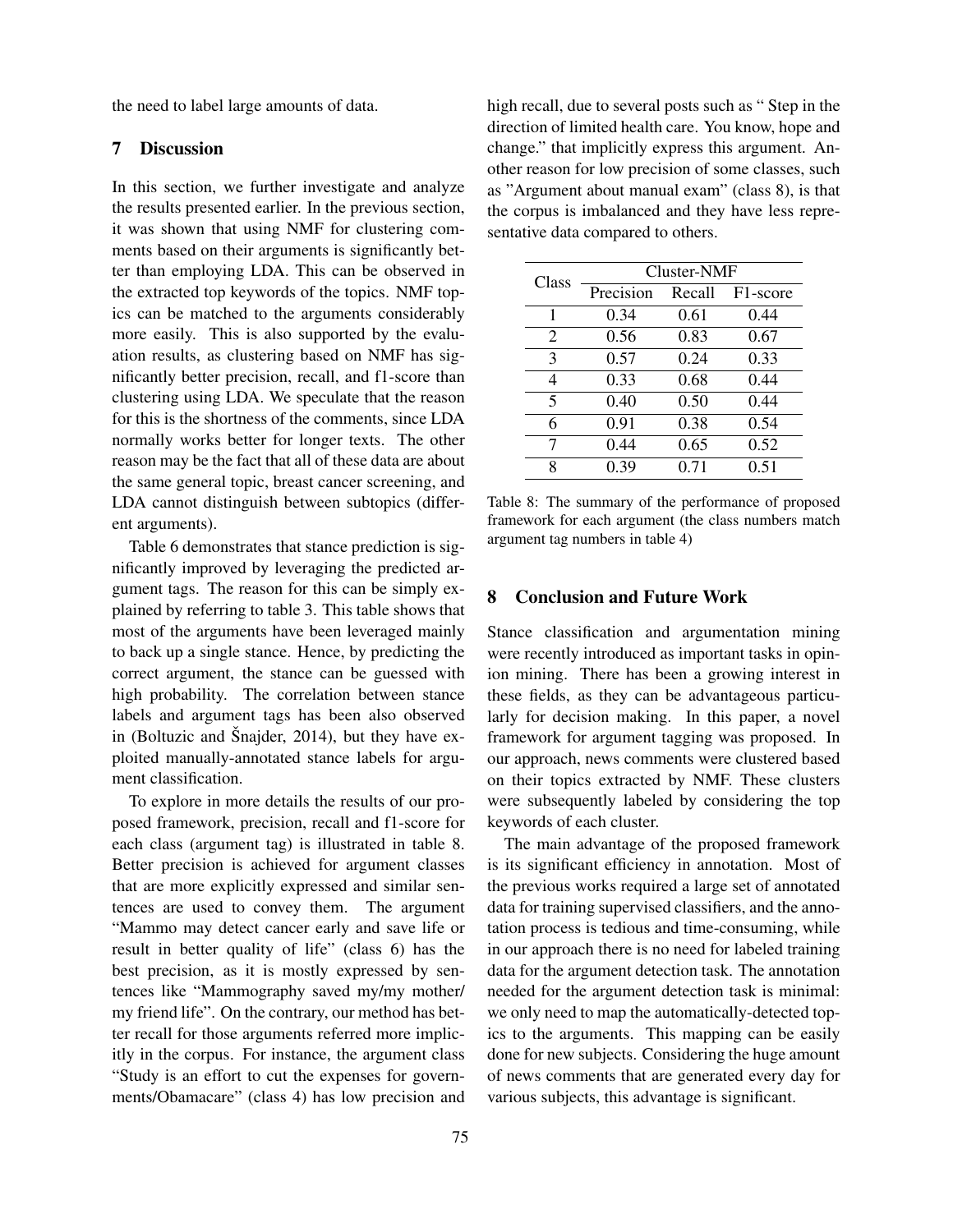Several lines of research can be investigated in the future. First, we plan to apply our framework on available datasets for argument tagging and stance classification of ideological debates. to study its performance in other domains. Furthermore, we intend to concentrate more on the hierarchical structure of the argument tags, by exploiting hierarchical topic modeling to extract arguments with different levels of abstractness. Another area that can be explored is automatic extraction of the set of argument tags, in a similar way to the automatic aspect extraction of product reviews.

## Acknowledgments

This research was supported by the Natural Sciences and Engineering Research Council of Canada under the CREATE program, and of the Polish National Scientific Centre NCN grant UMO-2013/09/B/ST6/01549. We thank Kenton White for motivating us to employ NMF for topic modeling. We thank our annotators Raluca Tanasescu and Nasren Musa Elsageyer.

### References

- Camille Albert, Leila Amgoud, Florence Dupin de Saint-Cyr, Patrick Saint-Dizier, and Charlotte Costedoat. 2011. Introducing argumention in opinion analysis: Language and reasoning challenges. *Sentiment Analysis where AI meets Psychology (SAAIP)*, page 28.
- Pranav Anand, Marilyn Walker, Rob Abbott, Jean E Fox Tree, Robeson Bowmani, and Michael Minor. 2011. Cats rule and dogs drool!: Classifying stance in online debate. In *Proceedings of the 2nd workshop on computational approaches to subjectivity and sentiment analysis*, pages 1–9. Association for Computational Linguistics.
- Frank R Baumgartner, Suzanna L De Boef, and Amber E Boydstun. 2008. *The decline of the death penalty and the discovery of innocence*. Cambridge University Press.
- David M Blei, Andrew Y Ng, and Michael I Jordan. 2003. Latent dirichlet allocation. *the Journal of machine Learning research*, 3:993–1022.
- Filip Boltuzic and Jan Šnajder. 2014. Back up your stance: Recognizing arguments in online discussions. In *Proceedings of the First Workshop on Argumentation Mining*, pages 49–58.
- Baptiste Chardon, Farah Benamara, Yannick Mathieu, Vladimir Popescu, and Nicholas Asher. 2013. Measuring the effect of discourse structure on sentiment

analysis. In *Computational Linguistics and Intelligent Text Processing*, pages 25–37. Springer.

- Alexander Conrad, Janyce Wiebe, et al. 2012. Recognizing arguing subjectivity and argument tags. In *Proceedings of the Workshop on Extra-Propositional Aspects of Meaning in Computational Linguistics*, pages 80–88. Association for Computational Linguistics.
- Kushal Dave, Steve Lawrence, and David M Pennock. 2003. Mining the peanut gallery: Opinion extraction and semantic classification of product reviews. In *Proceedings of the 12th international conference on World Wide Web*, pages 519–528. ACM.
- Debanjan Ghosh, Smaranda Muresan, Nina Wacholder, Mark Aakhus, and Matthew Mitsui. 2014. Analyzing argumentative discourse units in online interactions. In *Proceedings of the First Workshop on Argumentation Mining*, pages 39–48.
- Kazi Saidul Hasan and Vincent Ng. 2013. Frame semantics for stance classification. *CoNLL-2013*, 124.
- Kazi Saidul Hasan and Vincent Ng. 2014. Why are you taking this stance? identifying and classifying reasons in ideological debates. *EMNLP 2014*.
- John Lawrence, Chris Reed, Colin Allen, Simon McAlister, Andrew Ravenscroft, and David Bourget. 2014. Mining arguments from 19th century philosophical texts using topic based modelling. *ACL 2014*, page 79.
- Daniel D Lee and H Sebastian Seung. 2001. Algorithms for non-negative matrix factorization. In *Advances in neural information processing systems*, pages 556– 562.
- Wei-Hao Lin, Theresa Wilson, Janyce Wiebe, and Alexander Hauptmann. 2006. Which side are you on? identifying perspectives at the document and sentence levels. In *Proceedings of the Tenth Conference on Computational Natural Language Learning*, pages 109–116. Association for Computational Linguistics.
- Qiaozhu Mei, Xu Ling, Matthew Wondra, Hang Su, and ChengXiang Zhai. 2007. Topic sentiment mixture: modeling facets and opinions in weblogs. In *Proceedings of the 16th international conference on World Wide Web*, pages 171–180. ACM.
- Anthony B Miller, Claus Wall, Cornelia J Baines, Ping Sun, Teresa To, Steven A Narod, et al. 2014. Twenty five year follow-up for breast cancer incidence and mortality of the canadian national breast screening study: randomised screening trial. *Bmj*, 348.
- Bo Pang and Lillian Lee. 2005. Seeing stars: Exploiting class relationships for sentiment categorization with respect to rating scales. In *Proceedings of the 43rd Annual Meeting on Association for Computational Linguistics*, pages 115–124. Association for Computational Linguistics.